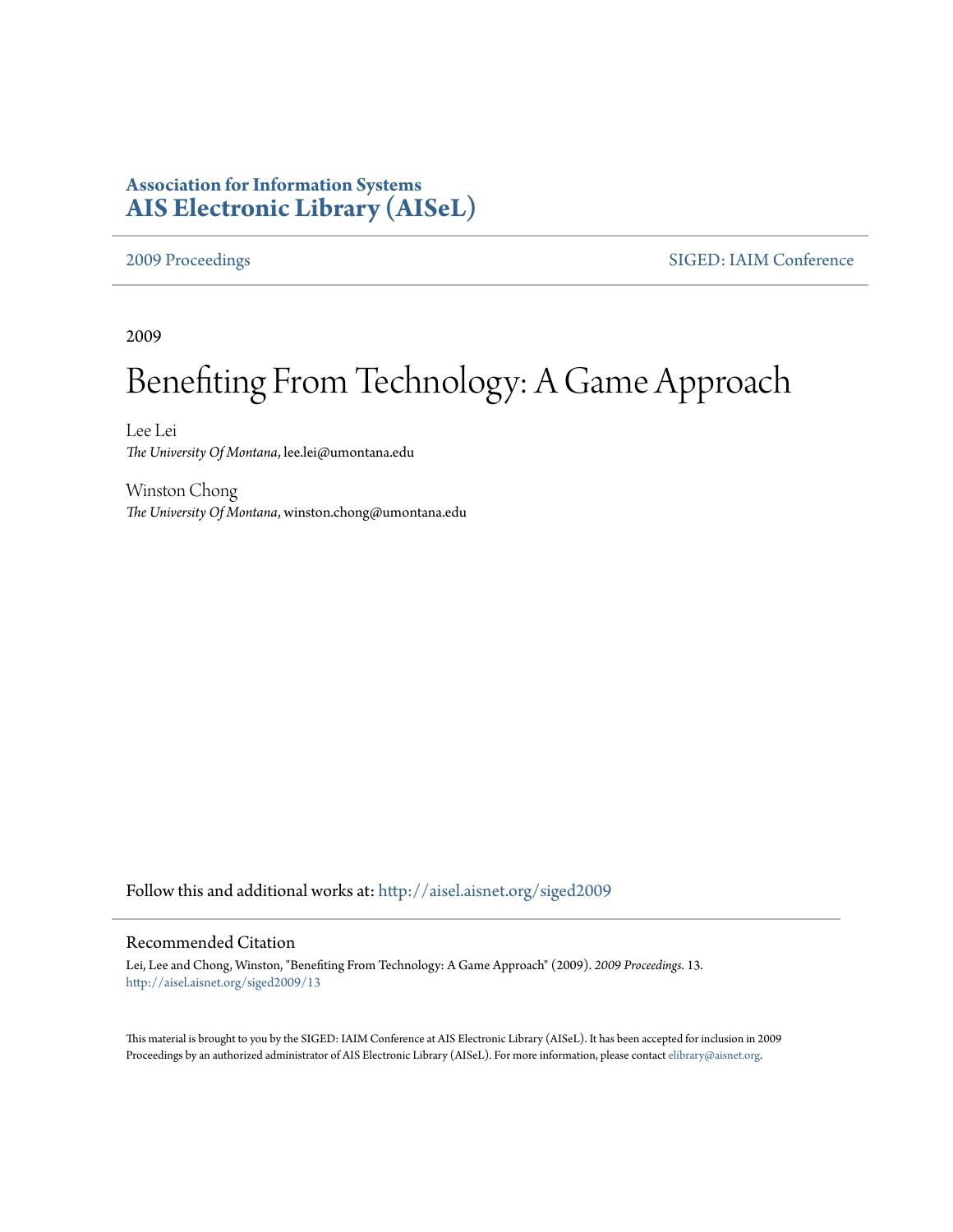### **BENEFITING FROM TECHNOLOGY: A GAME APPROACH**

Lee Lei The University of Montana Missoula, MT lee.lei@umontana.edu

Winston Chong The University of Montana Missoula, MT winston.chong@umontana.edu

#### **Abstract:**

The use of technology in the classroom is becoming more and more popular despite the dot com crash earlier this decade. This paper explores a project undertaken by a university business school incorporating a learning technology model. Students in general, and the students from the information technology and computer science departments in particular, felt that this project also helped them develop business skills and gave practical insight into the learning phenomena and the impact of this class. The course was better rated than other courses taught using face-to-face interaction.

**Keywords:** Learning, Simulations, Pedagogy.

#### **I. INTRODUCTION**

The use of technology-driven method in the classroom is becoming very popular with students. Today, most university degrees in business or technology address technology in some way or other in their curricula. Given the dynamic nature of the content, continuously evolving business models and applications, technological and managerial challenges in technology transformation, ever-expanding knowledge in the interacting disciplines and, importantly, its multi-disciplinary focus, it is a challenge for business schools to design and redesign technology-driven courses that are relevant, 'current' and pedagogically effective. This paper discusses a model of technology-driven course curriculum and reports on its effectiveness. The first part of the paper gives a detailed review of the literature and provides a background to the development initiatives from a business school perspective. It then describes a specific course, namely, a simulation game course, and its features, and presents a summary of the approach adopted in evaluating this method. The final section presents an analysis and findings of the empirical study and discusses its implications. We examine the application of technology in a game environment. We specifically interested in examining the technological issues related to the learning experience. Our focus is technology in the game and the learning experience. Organized in six sections, the next section explores technology education and games. Then we present different learning models we follow in this paper. Next, we state the methodology. We then present our results. Finally, we discuss the results, draw some conclusions and suggest recommendations for future study.

#### **II. LITERATURE REVIEW**

Technology learning is an innovative method that uses technology to enhance learning. It is usually being used remotely where the learner and the instructor are not present at the same place (Verduin & Clark, 1991). Many studies tried to examine the effects of technology learning. For example, see Schlosser and Anderson (1994), Moore and Thompson (1997) and Lesh and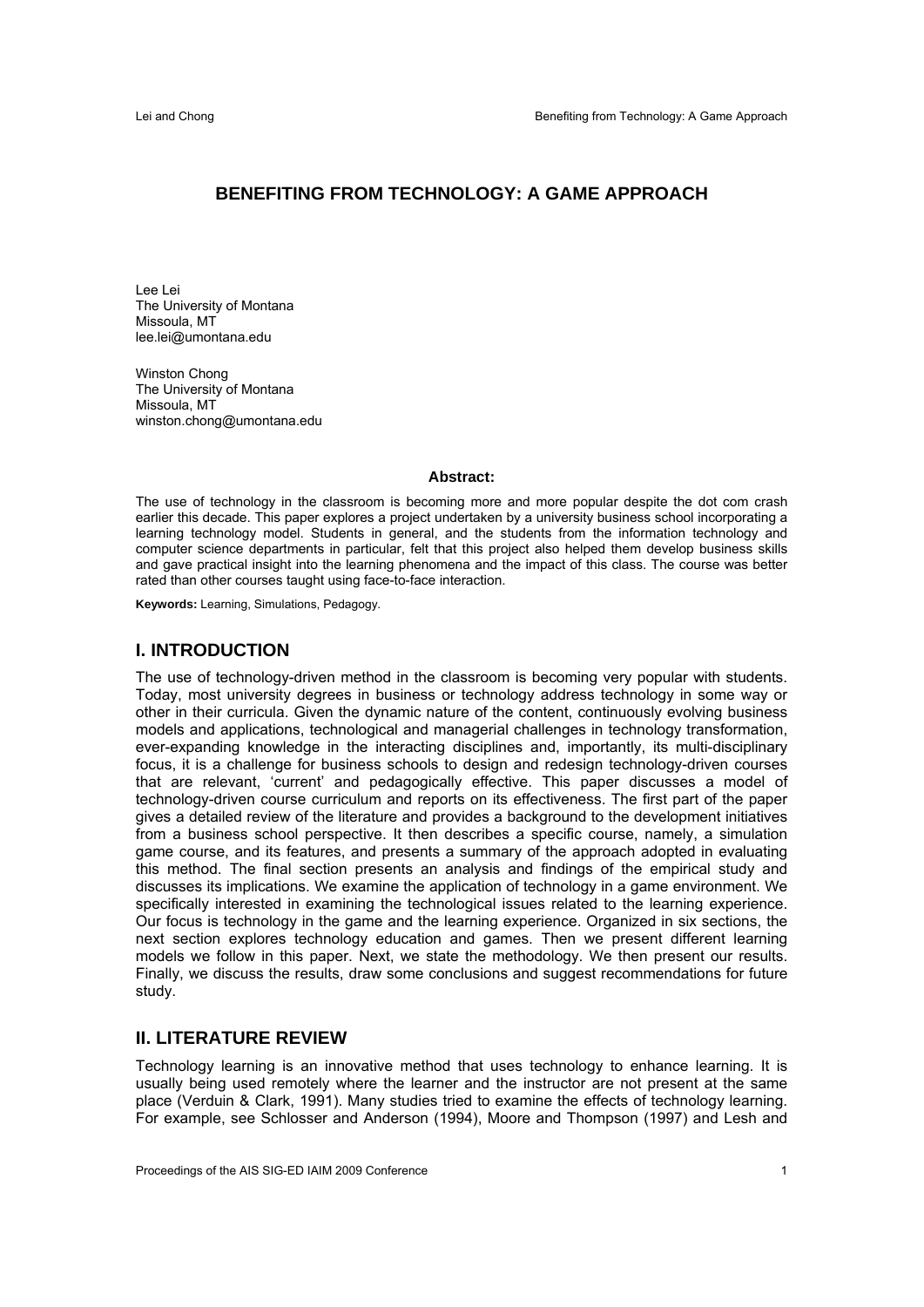Rampp (2000). Some studies show that students consider the technology learning method as superior to the traditional teaching methods and therefore, it bears several benefits for the students as it enhances the learning experience (for example, see Boucher et al., 1999).

One important factor that makes technology learning so unique is that it allows learning to be an individual matter. That is, the learner learns in his or her own time, in his or her own pace, rather then following the instructor's dictated pace (Kosmahl, 1994; Stephens & Doherty, 1992). As stated earlier, studies that explored technology learning show that this method is considered better than traditional methods because of the flexibility it allows to the learners. This outcome comes at lower costs to the students (all they need to have is a computer and a headset) and the institutions using the method, as they do not need to supply the students with campus services, such as classrooms (Russell, 1999; Clark, 1999).

However, an investigation of the literature reveals that over flexibility may deter students from learning. Unlike traditional teaching methods, the instructor usually cannot follow student participation in virtual classes, as those can be easily manipulated using the available technology (Webster & Hackley, 1997). Griffin et al. (1999) states that sometimes one may even find negative reaction to this method. This usually happens when the students are not technology savvy and have hard time operating in a virtual class.

In addition, in today's environment it is only natural that we desire to see our students becoming more ethical. Many argue that higher education institutions should increase their emphasis on ethics (e.g., Bennis and O'Toole, 2005). However, usually educators fail to help students thoughtfully assess what goals are worthy of professional (and personal) aspirations, and aid and abet physical, psychological, spiritual pain for our students, the organizations they work for, and the society at large (Giacalone, 2004). Koehn (2005) agrees that we are failing as professionals. He argues that what is needed is a radical change in peoples' self conceptions and that it is our duty as teachers to bring about a positive change in our students.

The argument to increase pedagogical emphasis on Business Ethics is supported by the observation that young people are susceptible to attitude change (Ricci and Markulis, 1992). Kohlberg (1984) suggests that young adults are more open to learning and better deal with ethical issues. In further support of the idea are studies showing that ethical attitudes change with academic exposure or training (e.g., Acevedo, 2001).

In addition, studies also show that some decision makers are unaware of the implications of their decisions and others seem to believe that other concerns, such as beliefs, should not even be applied to their decisions (Teach et al., 2005; Ben-Zvi, 2009). This means that business decision makers are either unaware or unwilling to believe that that business decisions have ethical consequences, that ethical issues should not be considered in their decisions, and college students as future decision makers are open to and capable of learning to incorporate ethics into their decision making . So it is fairly easy to argue that we ought to try to teach business ethics.

When considering experiential learning, the main model was published more than 20 years ago; yet, Kolb's theory (1984) on experiential learning is still considered a central theory in education. His model emphasizes the interaction between experience and learning by exploiting the subjective nature of the learning process and creating a transformation of experience that engenders knowledge (Mainemelis et al., 2002). Business games relate to experiential learning as they present a method that epitomizes experiential learning (Garris et al., 2002). They provide students the opportunity to become intimately involved in decisions faced by executives in real organizations, to test the understanding of theory, to connect theory with application, and to develop theoretical insights (Ben-Zvi and Carton, 2007).

Kolb's model consists of four elements: concrete experience, observation and reflection, the formation of abstract concepts and testing in new situations. The model is represented as a learning circle, depicted in Figure 1.

Kolb and Fry (1985) argue that the learning cycle can begin at any one of the four points. However, they suggest that the learning process should begin with a person carrying out a particular action and then seeing the effect of the action in a situation. Generalizing may involve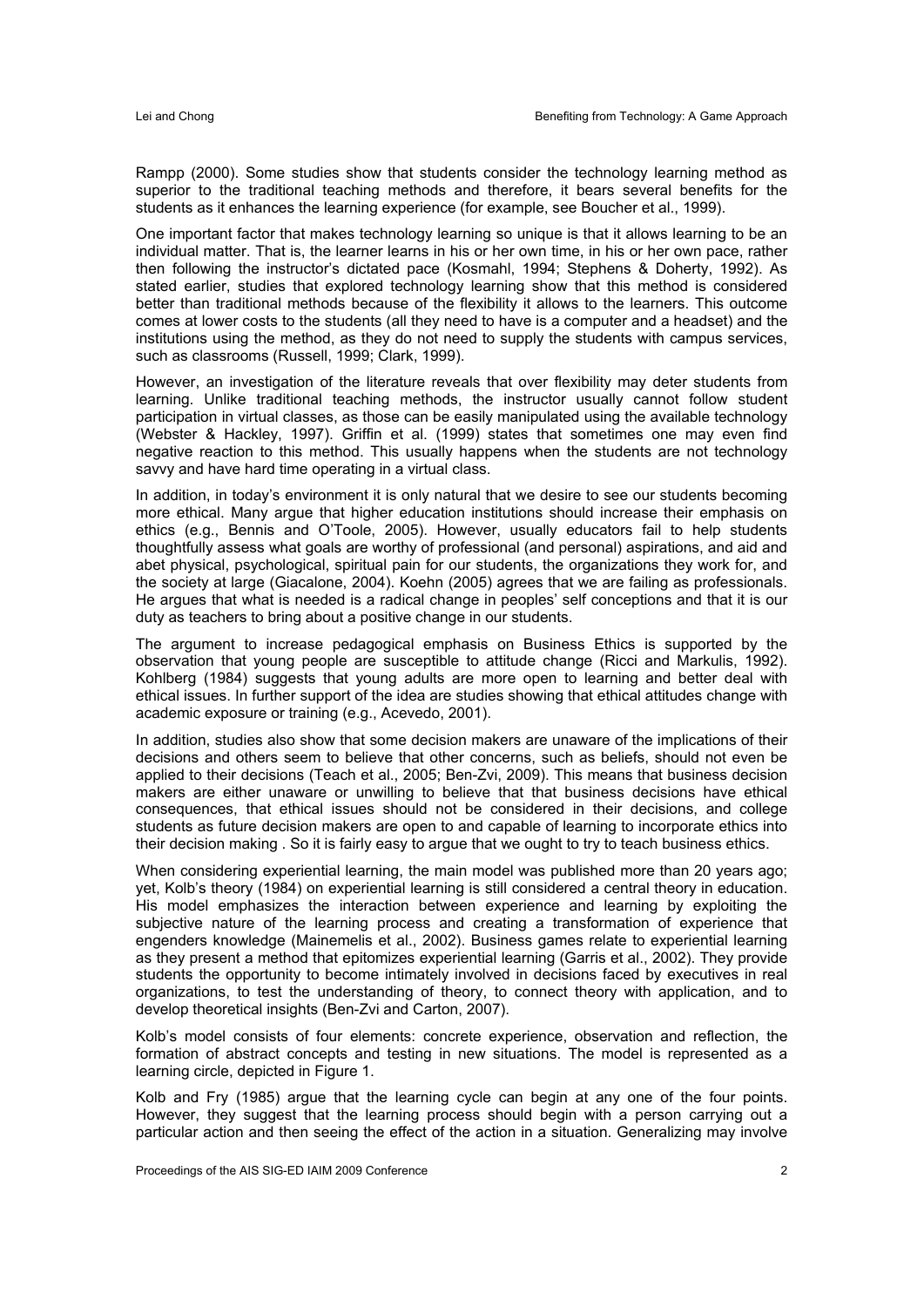actions over a range of circumstances to gain experience beyond the particular instance and suggest the general principle. Understanding the general principle is the ability to see a connection between the actions and effects over a range of circumstances.

This model represents a practical heuristic for exploring the interplay between teaching, learning, and ethical matters. Thus, we discuss ethics issues in a specific game course.



**Figure 1. Kolb's (1984) Learning Model** 

#### **III. CURRICULUM LEARNING MODE**

When developing a curriculum model, there are three areas of expertise in that are preferred by educators – technical, semi-technical and non-technical. Since business schools cannot incorporate all three areas in their curriculum equally, they have to decide whether they will emphasize technology or business in their courses. While students perceive the need for more concrete programming and technical skills in their courses, instructors appear to be looking for more generic skills in the areas of technology strategy and development. In fact, as observed by many researchers, students perceive their lack of specialized technical knowledge as an impediment. On the other hand, when leaving school, employers are looking for graduates with a better understanding of the processes, integration and technology across a business.

The nature of technology programs varies significantly from one business school to another. Some universities offer a major with technology management, while others have full-fledged masters or undergraduate programs in technology management. Some other universities have added this subject to their existing programs in many disciplines.

The majority of simulation games available at universities is offered by business schools and is taught from a non-technical perspective. The field of simulation games touches every discipline in business schools, whether it is accounting, marketing, logistics, manufacturing or human resources. The disciplines offering these courses are also varied and many. For example, disciplines of marketing, business information systems, law, and international business have all started some simulation games-related courses, emphasizing their particular discipline focus and expertise. There are other schools where academic staff have actually tried to incorporate simulation games content into their traditional courses in accounting, marketing, finance, logistics, human resource management and information systems.

In this climate, where every discipline considers some aspect of simulation games relevant to their discipline, it has become a challenge for the discipline of business information systems within business schools to carve out a niche for themselves in the wider curriculum. While simulation games is mostly known as selling and buying and interacting (which is strongly linked to the various business disciplines), as discussed earlier, the technology part of it is related to the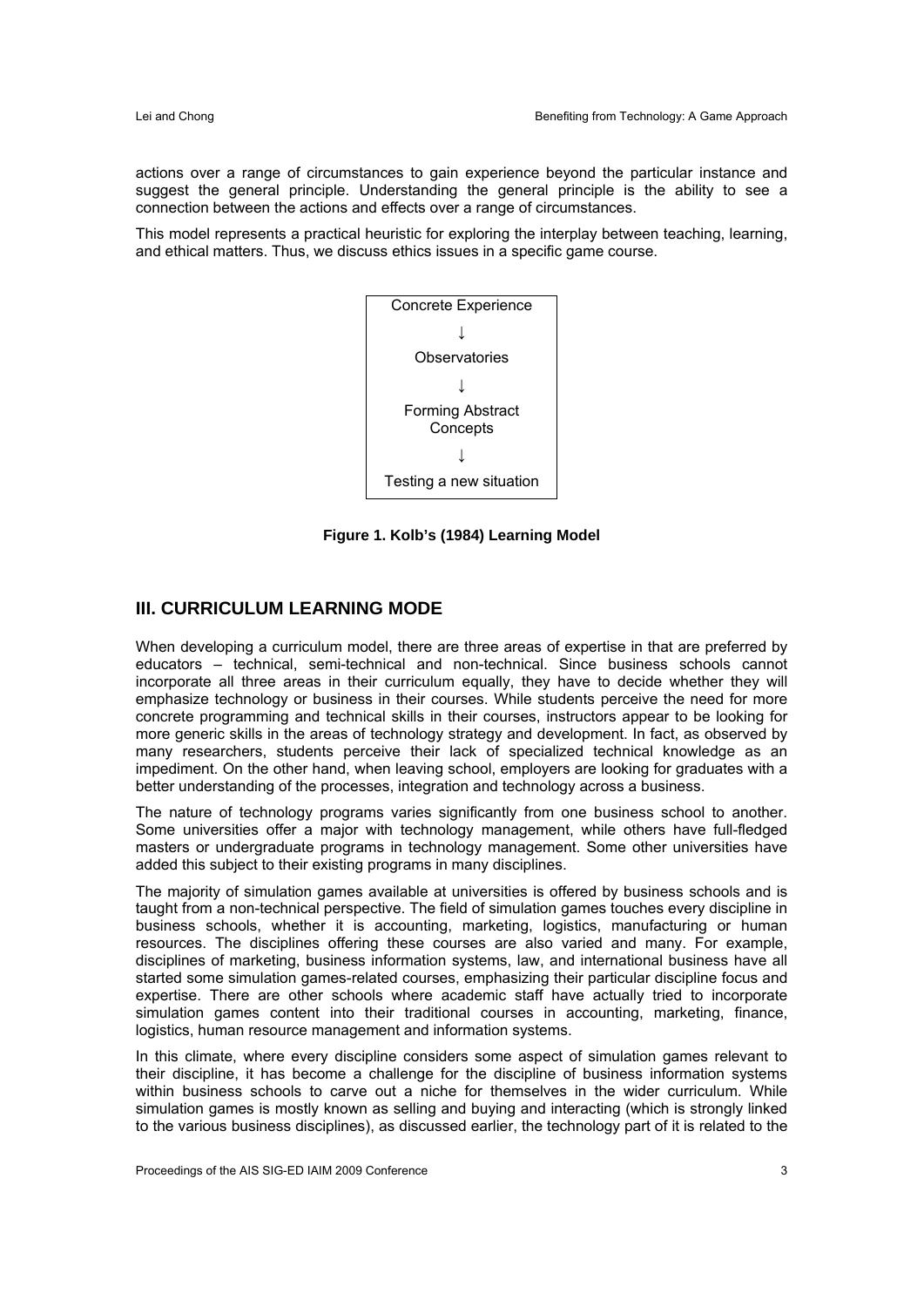learning method. Thus, simulation games are fundamentally linked to the business information systems discipline whose focus is on application of information and communication technologies to business organizations.

Two models are generally recommended – an integrated interdisciplinary approach and a nonintegrated approach. The first approach requires individual disciplines to teach basic technology content, complemented by the advanced specialty courses in simulations taught by individual disciplines, as well as by the business information systems discipline. This approach requires individual disciplines such as marketing, accounting, business information systems and others to include some technology content, together with traditional content, in their offerings. This way, all students will develop some understanding of technology principles within the context of their respective disciplines. Students, if they desire, will acquire additional knowledge and skills by enrolling in simulation courses offered either by the individual disciplines or by the information systems/technology discipline.

The non-integrated approach incorporates both technical and business content in a single course. Incorporating a problem-based learning approach, students are expected to develop a business concept, and operate a mock business in a simulated market environment. A variation of this approach is also used in several universities, depending upon the emphasis on technology or business aspects or equal emphasis on both the technological as well as business aspects. Factors such as the nature of the discipline offering the course, the student mix and their backgrounds, the school that is hosting the course, and the skill sets the potential employers of these graduates are expecting typically influence the emphases. When a simulation course is offered by the discipline of information systems located within the business school, it typically combines technology with business concepts in the curriculum. This approach is taken in this study and the specific details of the course are explained later.

#### **IV. CHALLENGES IN TEACHING SIMULATION GAMES**

The need for curricula to be up-to-date with the knowledge of current practices, business models and applications is well recognized in the current dynamic environment. Responding to the challenge of meeting the ever moving target of 'being current' and 'relevant', academic institutions are involved in an on-going curriculum development effort. Developing and teaching a current and relevant curriculum is challenging and stimulating because of the topic's rapid evolution and its interfacing effect on every aspect of business. The dot com crash in 2001 undermined some of the foundational premises on which technology is taught in business schools. For example, the electronic marketplaces and application service providers (ASPs) that were predicted to create multi-billion dollar markets by 2004, rapidly faded out as several firms went out of business. Also, in Australia, the number of electronic marketplaces has declined significantly from around 150 in 2001 to less than three in 2006.

It is challenging to keep up-to-date and be on top of the changing nature of technology applications, teaching materials and the introduction and occasional disappearance of some new and interesting business models, software applications and environmental conditions. Because of the ever-changing nature of course content and case studies, it is very hard to develop a course that is stable on some theory and applications, and has some longevity. It is possible that a certain course which was considered successful in 2005 may be viewed as a significant failure by 2010. For example, an established brick-and-mortar retailer in Australia has acquired its strong online competitor, a successful online retailer of green groceries and simply merged it with its existing fledgling online retailing unit. With these dynamic changes occurring regularly, it is difficult to maintain a set of local case studies and examples and present them for analysis in the class. Taking into consideration these dynamic changes, simulation courses may simply consist of some interesting overseas case studies of successes and failures, and an explanation of current applications. Such courses simply lack the sufficient depth in content and process, and do not equip students with the conceptual frameworks and critical skills necessary to deal with the changing technology and business models in the workplace.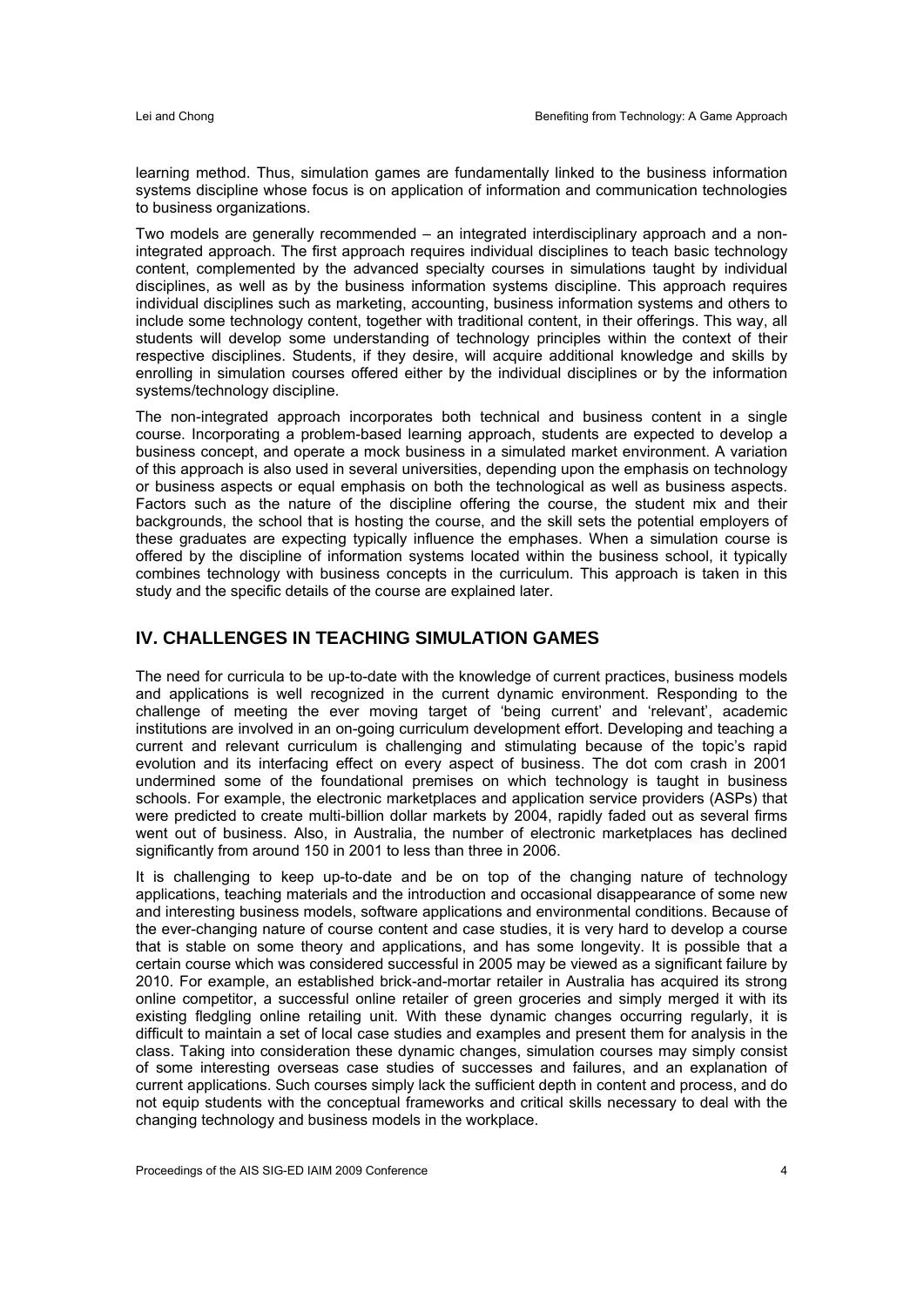Rapid changes in the field make course development and maintenance extremely resource intensive. In addition to keeping abreast of the evolving and changing content, academic staff teaching these courses must also continuously learn constantly evolving software applications, hardware and networks. To be effective across the broader curriculum, teaching simulations requires bringing together a wide variety of skills from a number of academic disciplines. Because of its multi-disciplinary nature, simulations also include some traditional content from other disciplines such as finance, accounting and logistics. This requirement creates a need to integrate the offerings and content across different courses taught in the business schools.

The difficulties of delivering an effective and relevant course may be exacerbated if the classes are small. With increasing number of electives to choose from, this is often the case in many business schools. This together with the recent down turn of the demand for information technology/system based courses in general in many universities; the class sizes have typically become smaller. While small classes facilitate critical analysis of case studies and critical appraisal of the latest frameworks and technology, and learning by sharing and interacting, lecture-based teaching typical in large classes is considered inappropriate for such a subject.

Academic staff can achieve some stability in the curriculum if they ground their courses in mature principles such as system selection, IT investment evaluation, change management and security. The difficulties faced by curriculum developers are exacerbated by the trends towards the convergence of technologies that traditionally were grounded either in business or in software. In an attempt to bridge the divide between information technology and business, a variety of business-cum-technical courses have been developed.

Taking these challenges into consideration and adopting a non-integrative approach in curriculum design, a simulation course has been designed in this university business school. Targeting a mix of students from commerce and information technology degree programs majoring in accounting, marketing or information systems/technologies, this course was designed with a greater emphasis on business aspects rather than on technology aspects. Offered by the discipline of business information systems situated within the school of business, the curriculum design aimed to incorporate the ability to apply and integrate the concepts to business organizations and go beyond rote learning. Using some experiential learning principles, an e-business project is designed to deal with dynamic issues and to give practical hands-on training to students. This is an important part of the curriculum designed with an aim to facilitate integration of functional knowledge gained from previous units into this business project that involves developing a comprehensive business plan. In line with a number of non-traditional teaching approaches and tools designed and developed for undergraduate students in general and for teaching simulations in particular, this business project intends to reinforce the concepts of technology by incorporating the principle of 'learning by doing' in the course. By asking students to investigate a real business in the marketplace, this project is expected to maintain currency and relevancy to local business organizations and industry and help in designing new and evolving business models into the project. This is expected to help them learn about the latest developments in the context of a particular industry, competition, and associated internet business models, and ensures maintenance of currency and relevancy of technology. In this process, students are expected to learn much needed skills in business planning and develop an integrated view of business along with an international focus. While teaching is focused on the basic technological concepts, this project is expected to deal with some of the challenges of technology education by exposing students to real world applications and issues in conceptualizing and developing a proposal for an e-business. Instead of looking at the old case studies and text book material successes and failures that are typically two or three years old, students are forced to find out upto-date information about the recent business models from the press and other published reports and literature.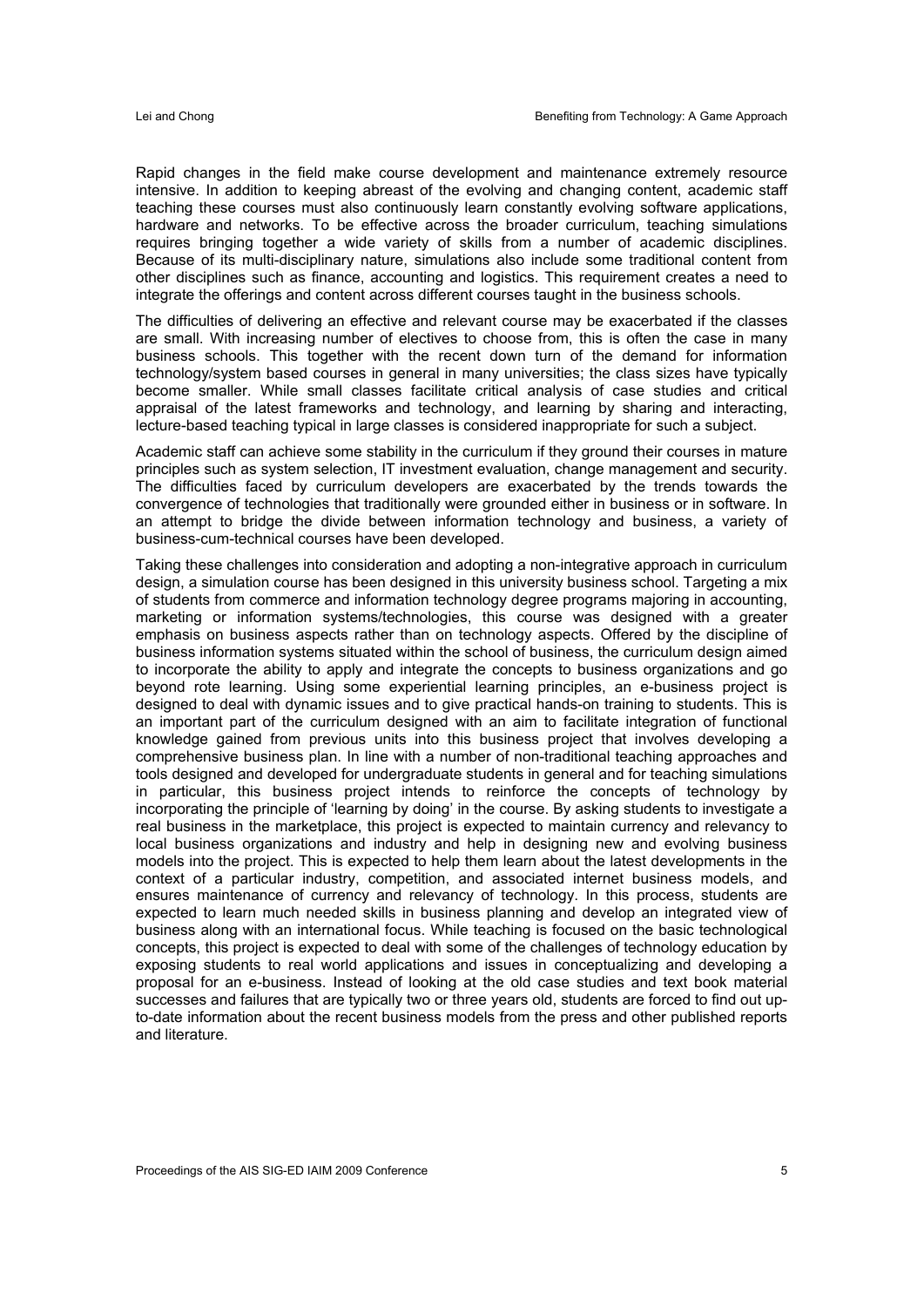#### **V. RESULTS**

After removing incomplete data, a total of 165 responses were available for analysis. 64% of respondents were male, 23% international students and 27% part-time students. About 68% of the students are from the information technology/science/ engineering faculties while the remaining are from the business faculty. About 75% of the respondents have claimed some work experience, while the remaining 25% have reported no experience.

While a significant majority reported good understanding of information technology, only about 34% reported understanding of how business works. There are, however, significant differences between IT students on this dimension. On the questions of knowledge of business planning process, writing project reports, and project management knowledge more than 27% of the participants reported positively, with another 34% reporting no knowledge/skills.

Background of the students is an important independent variable that has a significant influence on the pedagogical effectiveness and attitude towards major group project. It is expected that there could be significant differences between IT students and commerce students with regard to the perceived pedagogical effects, knowledge and perceived value/knowledge gained from the group project experience and the entire course because of their previous knowledge and experience on the several dimensions as mentioned below.

On dimensions such as understanding of how business works, knowledge of business processes and business terminology, experience in group work and writing reports, business/commerce students have a significantly higher level of past experience and knowledge than the IT students. This reflects relatively less emphasis on these generic skills in science and engineering schools and the increased push in business schools towards the attainment of generic graduate attributes. On aspects such as understanding of web tools, understanding of creating web sites, knowledge of e-commerce programming as expected IT students have higher perceived knowledge and skills than the commerce/business students. On dimensions such as understanding of business planning process, project management, project management tools such as MS Project, presenting project reports, knowledge of the industry in which their ebusiness plan is developed, online buying experience and knowledge of generic information systems, however, no significant differences were noted. This may be because of the subject specific nature of some of these dimensions, especially relating to the perceived understanding of business planning process. We specify the results in Table 1.

| Factor                           | Technology-<br>driven Method | Face-to-Face<br>Meetings | t-value | p-value |
|----------------------------------|------------------------------|--------------------------|---------|---------|
| <b>Business</b><br>understanding | 5.35                         | 5.37                     | 0.02    | 0.65    |
| Web<br>tools<br>understanding    | 6.32                         | 4.68                     | 1.42    | 0.05    |
| work<br>Group<br>experience      | 3.45                         | 6.10                     | $-2.01$ | 0.03    |

**Table 1. A Comparison between the Technology-Driven Group and the Traditionally Taught Group** 

The above analysis highlights the inherent strengths and weaknesses of the IT/Computer science education and Business/Commerce education in universities in general and this university in particular. Even though industry and employers' groups are seeking improved generic skills and attributes in university graduates whether they are in IT/Computer science or in Business/Commerce fields, by the very inherent nature, Business/Commerce schools are able to provide better outcomes suitable to the industry in terms of generic skills. Consequent to this exercise and by a generic policy push to improve graduate generic attributes/skills such as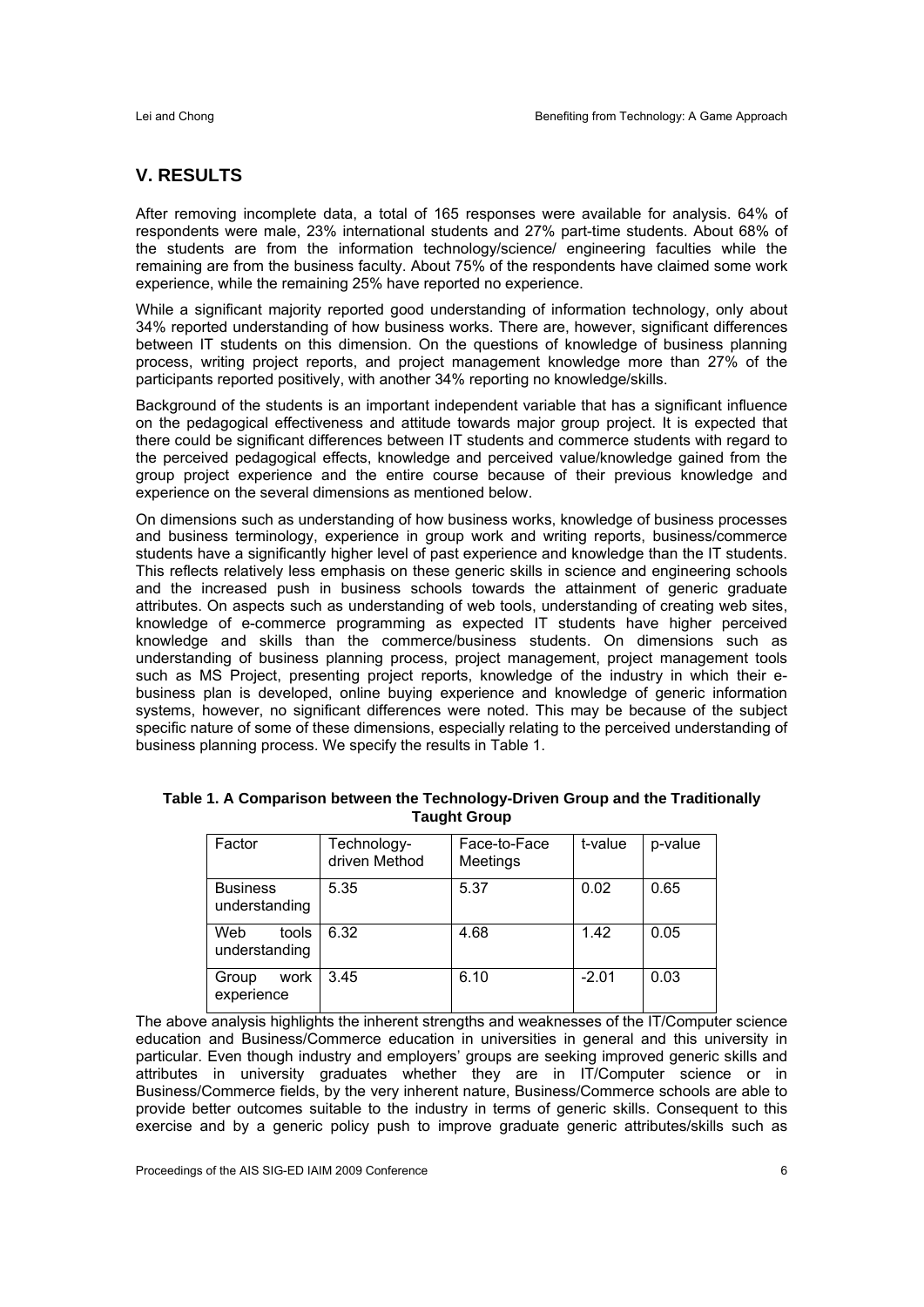analytical skills, project management and self-management skills by incorporating them into the learning outcomes and assessments, there is a significant increase in group projects and group assignments in the second and third year courses. All these policy initiatives appear to have some positive effect and contributed to these positive results for business students.

In addition to the above results, the perceived benefits of the technology-driven group were measured by using more factors. The construct validity and reliability analysis was carried out in order to test the psychometric properties of the scale designed. After removing four items that have less than 0.60 item total correlations, 126 items are retained for further analysis. Considering the categorization of these 26 items into five groups, the reliability coefficients of the scales is computed using Cronbach alpha for each of the factors identified in the study – subject specific knowledge, technical skills, business integration knowledge, learning value and generic skills. In general, an internal consistency (alpha values) of less than 0.6 is regarded as poor, while above 0.7 is acceptable and over 0.8 is considered a good measure of reliability of the scale. The resulting Cronbach alpha values demonstrate sound psychometric properties of the instrument. Table 2 presents the values for each of the factors and the standard deviation. The scores for each of the factors are good and are more than 0.80 as shown in the table. The range of the variance suggests a reasonable variance.

|                         | Mean | Std. deviation |
|-------------------------|------|----------------|
| Subject Knowledge       | 4.45 | 1.54           |
| <b>Technical Skills</b> | 4.95 | 2.30           |
| Integrated Knowledge    | 5.39 | 1.81           |
| Learning Evaluation     | 5.11 | 2.29           |

**Table 2. Mean and Standard Deviation of Major Concepts in the Technology-Driven Group** 

#### **VI. DISCUSSION AND CONCLUSIONS**

Many studied have examined the implications of a technology-driven environment. Our findings reveal that students did in fact look at this type of method to be superior to the face-to-face teaching method. Although students in the technology-driven group that we examined reported on several communication problems and technical difficulties in using the software, they were overall satisfied with the course. Our investigation reveals that those problems mainly relate to internet operating skills that the students need to develop, as this was not part of the instruction. We emphasize that although computer skills are important, classes should not highlight how to apply a certain teaching method but they should concentrate on the content itself, that is, the subject matter.

Overall, we can state that using the techniques presented in this study can improve learning. Indeed, the experience was different and therefore requires extensive training of potential instructors and a lot of preparation, including orientation sessions for the students, to teach them how to operate the system and the software, in order to achieve a productive learning environment. This study also suggests that such a learning model is possible and that is has some effect on the participants beyond the traditional benefits of those learning situations

We also discovered that in the traditionally-taught group the use of the game produced relatively weaker relationships between interaction during the game and course-related content. On the other hand, in the technology-driven group it appears the game was an important factor, and the difficulties the students experienced had a major impact on the rating of this method. We note that this study did not explore the computer fluency skills the students possessed. As we revealed that those skills play a major role in the technology-driven environment, we suggest an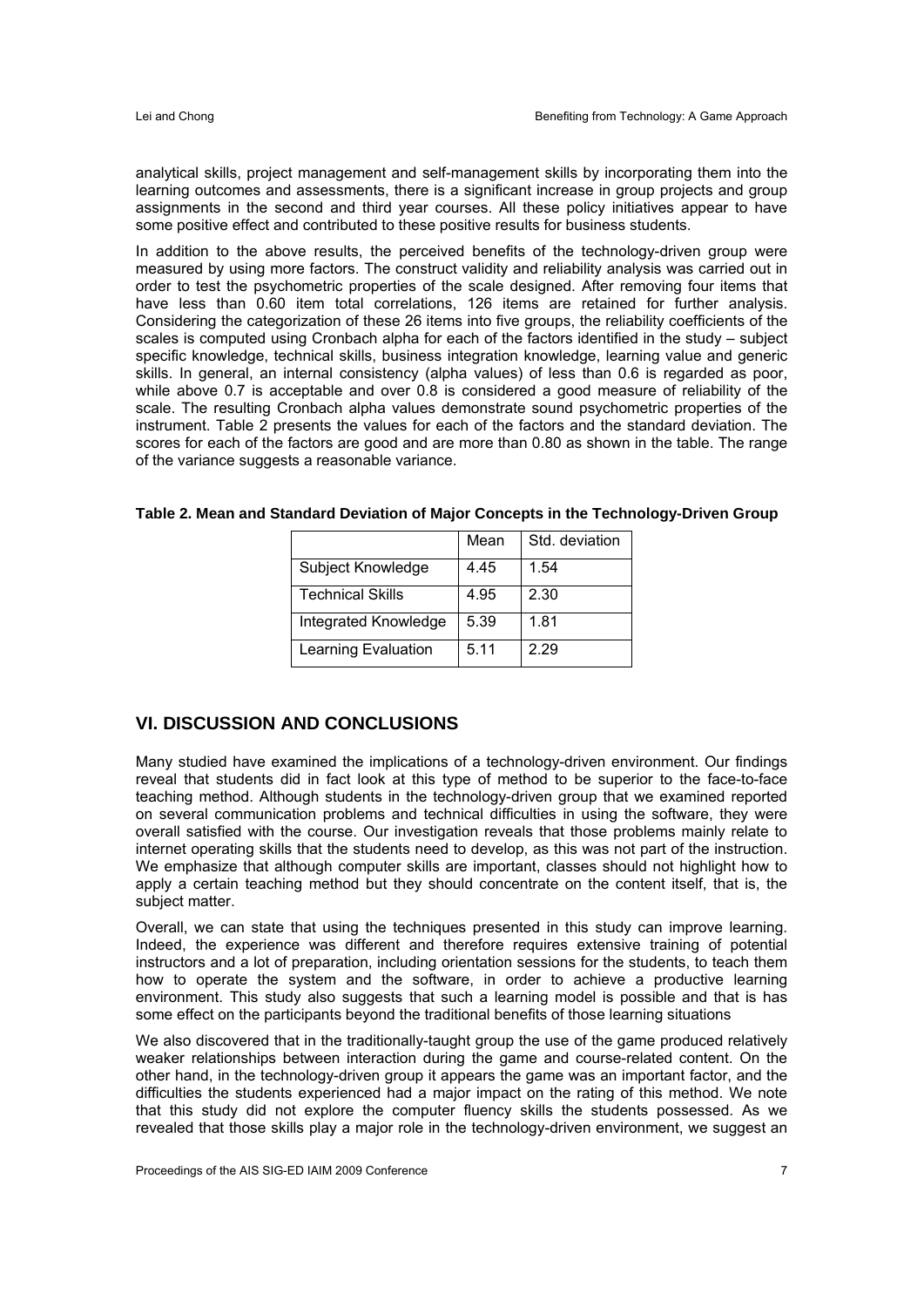extensive study of this topic, as well as other learning effects produced by games and simulations.

#### References

- Acevedo, A. (2001) Of fallacies and curricula: A case of business ethics, *Teaching Business Ethics*, 5, 157-170.
- Bennis, W. G., & O'Toole, J. (2005) How business schools lost their way *Harvard Business Review*, 83, 5, 96-104.
- Ben-Zvi T. (2009), *Data Analysis: A Roadmap to Better Decision-Making: Methods, Techniques and Applications*, VDM Verlag.
- Ben-Zvi T. and Carton, T.C., (2007) "Business Games as Pedagogical Tools", Proceedings of the *Portland International Center for Management of Engineering Technology (PICMET) Conference*, Portland, Oregon.
- Boucher, B., Hunter, D., and Henry, J. (1999) The effectiveness of computer-assisted instruction in teaching biomechanics of the temporomandibular joint, *Journal of Physical Therapy Education*, 13, 2, 47-51.
- Clark, R.E. (1999) Bloodletting, media and learning, in T.L. Russell, The No Significant Difference Phenomenon, 8-11.
- Garris, R., Ahlers, R., and Driskell, J.E., (2002) Games, Motivation and Learning: A Research and Practice Model, *Simulation & Gaming: An Interdisciplinary Journal*, 33, 4, 441-467.
- Giacalone, R. (2004) A transcendent business education for the 21st Century, *Academy of Management Learning and Education*, 3, 415-420.
- Griffin, R.B., Joyner, E.R., Schmidt, T. Mansfield, K., and Tuck, L. (1999) A day in the life of an interactive, real time, internet delivered course: A demonstration, *Developments in Business Simulation and Experiential Learning*, 27, 346-347.
- Koehn, D. (2005) Transforming our students: teaching Business Ethics Post-Enron, *Business Ethics Quarterly*, 15, 1, 137.
- Kohlberg, L. (1984) *The psychology of moral development: The nature and validity of moral stages*, San Francisco: Harper & Row.
- Kolb, D.A., (1984) *Experiential Learning: Experience as the Source of Learning and Development*, Englewood Cliffs, NJ: Prentice Hall.
- Kolb. D. A. and Fry, R. (1985) Toward an applied theory of experiential learning, in C. Cooper (ed.) *Theories of Group Process*, London: John Wiley.
- Kosmahl, E.M. (1994) Instructional use of computers for entry-level physical therapy education, *Journal of Physical Therapy Education*, 8, 1, 25-31.
- Lesh, S.G., and Rampp, L.C. (2000) Effectiveness of Computer-Based Educational Technology in Distance Learning: A Review of the Literature, Columbia: University of Missouri. (ERIC Document Reproduction Service No. ED 440 628).
- Mainemelis, C., Boyatzis, R.E., and Kolb, D.A., (2002), Learning Styles and Adaptive Flexibility: Testing Experiential Learning Theory, *Management Learning*, 33, 1, 5-33.
- Moore, M.G., and Thompson, M.M. (1997) The effects of distance learning: A summary of the literature. Research Monograph No. 15. University Park, PA: American Center for the Study of Distance Education, The Pennsylvania State University.